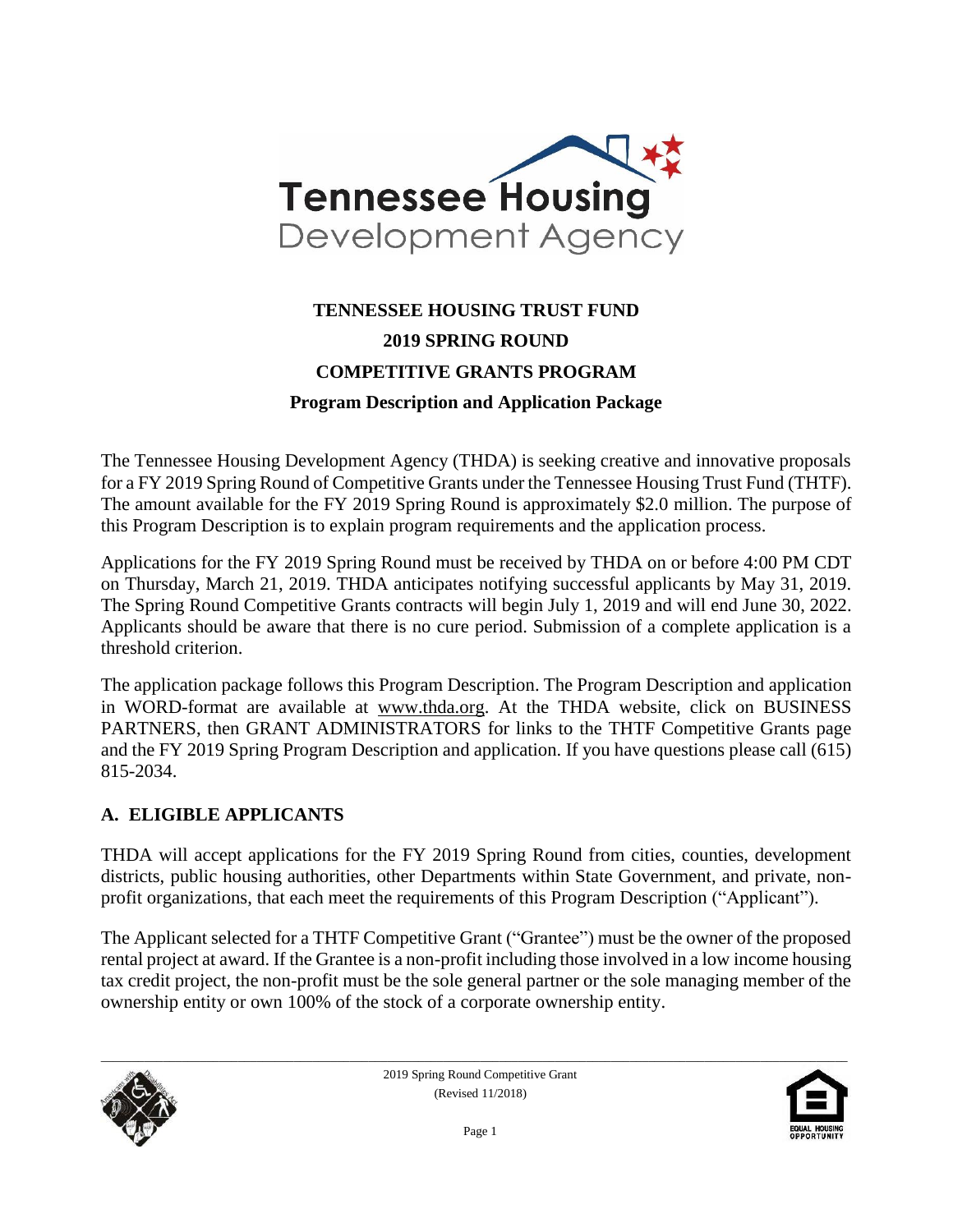All private, non-profit organizations must submit *Attachment One: Non-Profit Checklist* with supporting documentation. All private, non-profit organizations must be organized and existing in the State of Tennessee (as evidenced by a Certificate of Existence from the Tennessee Secretary of State, dated no more than 30 days prior to the application date) or, if organized and existing in another state, be organized and existing under the laws of that state and be qualified to do business in Tennessee (as evidenced by a Certificate of Existence from that state's Secretary of State dated no more than 30 days prior to the application date and by a Certificate of Authorization to do business in Tennessee from the Tennessee Secretary of State, dated no more than 30 days prior to the application date).

All private, non-profit Applicants must demonstrate at least two years of experience providing affordable housing or affordable housing related services in the state of Tennessee.

Additionally, Applicants seeking funding for transitional housing targeted to ex-offenders shall demonstrate good standing with the Tennessee Department of Corrections (TDOC) as of the date of submission of the 2019 Spring THTF application. All such Applicants shall be listed on TDOC's List of Approved Transitional Housing Providers.

Competitive Grant funds will be awarded to successful Applicants in the form of a grant. Applicants with prior Competitive Grants must also have *requested* the following percentages of their prior grants by March 14, 2019 to be eligible for the FY 2019 Spring Round Competitive Grant program:

| <b>COMPETITIVE GRANT</b><br>YEAR | <b>SPEND DOWN REQUIREMENT</b> |
|----------------------------------|-------------------------------|
| 2017 Fall and earlier            | 100%                          |
| 2017 Spring                      | 75%                           |
| <b>2018 Fall</b>                 | 50%                           |
| 2018 Spring                      | 25%                           |
| 2019 Fall                        | Not Eligible                  |

To meet the "requested" threshold criteria, THDA must have received an official, complete Request for Payment Form with supporting documentation from an Applicant with a prior Competitive Grant.

### **B. ELIGIBLE ACTIVITIES**

All housing financed using THTF Competitive Grant resources must be affordable rental housing and must address the housing needs of households who are low, very low, and/or extremely low income as defined in Section F (1).

The following rental housing activities are eligible:

- New construction of rental housing units.
- Acquisition of rental housing units.
- Rehabilitation of rental housing units.



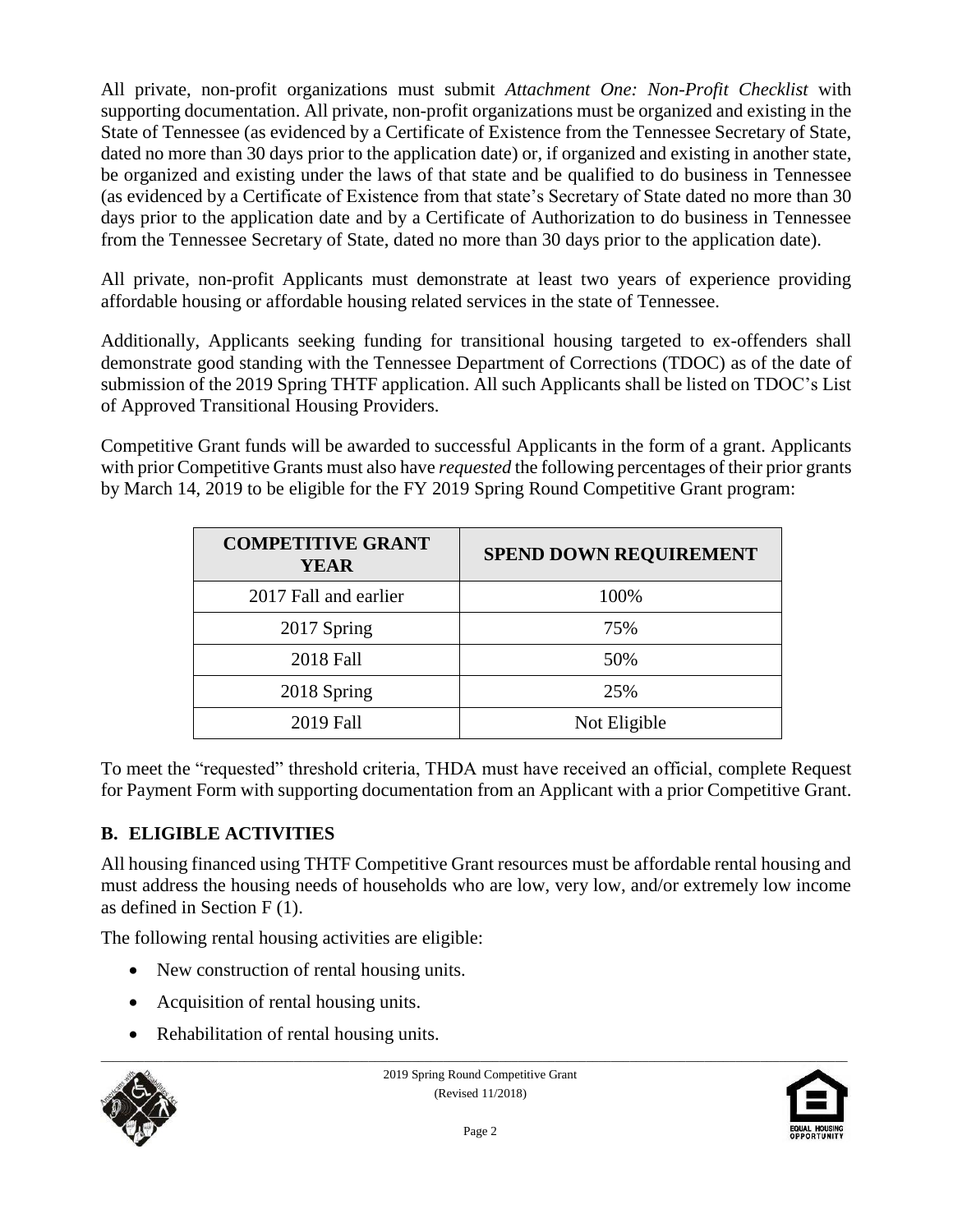- Conversion of non-residential units to residential units.
- Combinations of the above.

The rental housing provided may be either permanent or transitional as defined below:

- "Permanent Housing" is community-based housing with a tenant on a lease (or a sublease) for an initial term of at least one year that is renewable and is terminable only for cause.
- "Transitional housing" is housing that is designed to provide individuals and families with interim stability and support for up to 24 months in order to assist the household successfully move to and maintain permanent housing. Transitional housing must include a lease, sublease, or occupancy agreement.

All Applicants shall complete *Attachment Two: Rental Housing Feasibility Worksheet* to demonstrate a need for the Competitive Grant funds and the financial feasibility of the project.

# **C. TARGET POPULATIONS**

### **1. Low, very low and extremely low income households**

Rental housing for households at or below 80% of Area Median Income (AMI) is eligible. THDA will provide a preference for applications with a 25% set-aside of units for households who are extremely low income (0-30% AMI) or with a 50% set-aside of units for very low income  $(0 - 50\%$  AMI) households.

# **2. Housing for Individuals with Disabilities**

Housing for Individuals with Disabilities is rental housing for adult persons with a disability. All households must have incomes equal to or less than 80% of AMI.

All housing must provide access to flexible support services designed to help the individual stay housed and live a more productive life in the community. However, services must not be mandated or a condition of housing the individual.

A "*person with disabilities"* is a person, who has a physical, mental or emotional impairment that is expected to be of long-continued and indefinite duration; substantially impedes his or her ability to live independently; and is of such a nature that such disability could be improved by more suitable housing.

A person will also be considered to have a disability if he or she has a developmental disability, which is a severe, chronic disability that is attributable to a mental or physical impairment or combination of mental and physical impairments; is manifested before the person attains age 22; is likely to continue indefinitely; results in substantial functional limitations in three or more of the following areas of major life activity: self-care, receptive and expressive language, learning, mobility, self-direction, capacity for independent living, and economic self-sufficiency; and reflects the person's need for a combination and sequence



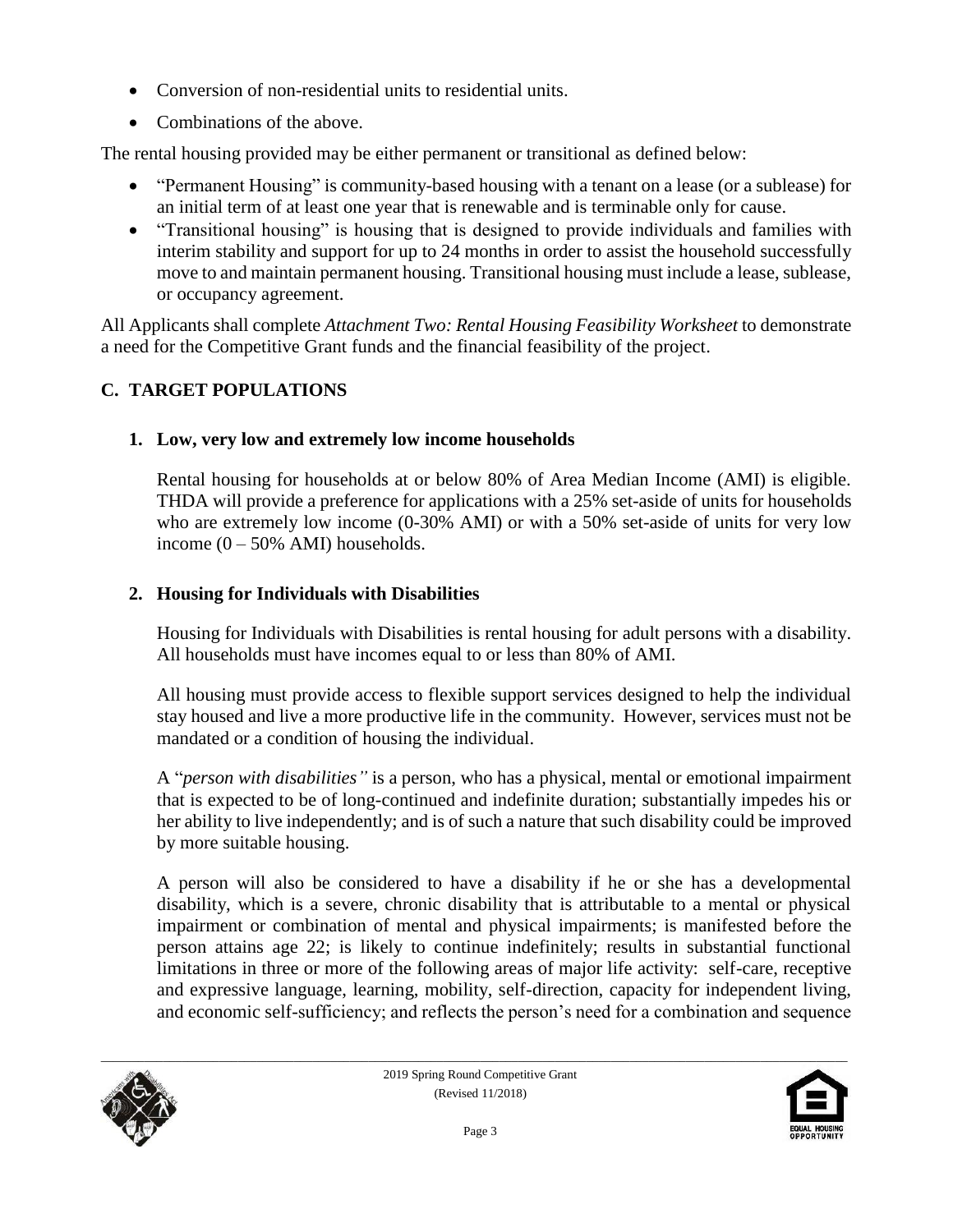of special interdisciplinary, or generic care, treatment, or other services that are of lifelong or extended duration and are individually planned and coordinated.

Housing funded for this population must meet the qualities of settings that are eligible for reimbursement under the Medicaid home and community-based services that were established by the Centers for Medicare and Medicaid Services (CMS) in the final rule dated January 16, 2014:

[https://www.federalregister.gov/articles/2014/01/16/2014-00487/medicaid](https://www.federalregister.gov/articles/2014/01/16/2014-00487/medicaid-program-state-plan-home-and-community-based-services-5-year-period-for-waivers-provider)[program-state-plan-home-and-community-based-services-5-year-period-for](https://www.federalregister.gov/articles/2014/01/16/2014-00487/medicaid-program-state-plan-home-and-community-based-services-5-year-period-for-waivers-provider)[waivers-provider.](https://www.federalregister.gov/articles/2014/01/16/2014-00487/medicaid-program-state-plan-home-and-community-based-services-5-year-period-for-waivers-provider)

The final rule requires that all home and community-based settings meet certain qualifications, including:

- The setting is integrated and supports full access to the greater community;
- Is selected by the individual from among setting options;
- Ensures individual rights of privacy, dignity, and respect, and freedom from coercion and restraint;
- Optimizes autonomy and independence in making life choices; and,
- Facilitates choice regarding services and who provides them.

Additionally for provider owned or controlled residential settings, the following additional requirements apply:

- The individual has a lease or other legally enforceable agreement providing similar protections;
- The individual has privacy in their unit including lockable doors, choice of roommates, and freedom to furnish or decorate the unit;
- The individual controls his/her own schedule, including access to food at any time;
- The individual can have visitors at any time; and,
- The setting is physically accessible.

# **3. Housing for Youth Transitioning Out of the State's Foster Care System**

Rental housing for youth transitioning out of the foster care system is eligible and is prioritized in the program's scoring matrix. All households must have incomes equal to or less than 80% of AMI. The head of the household must be at least 18 years of age and no more than 24 years of age at time of application for tenancy. All housing must provide flexible support services designed to help the individual stay housed and live a more productive life in the community.



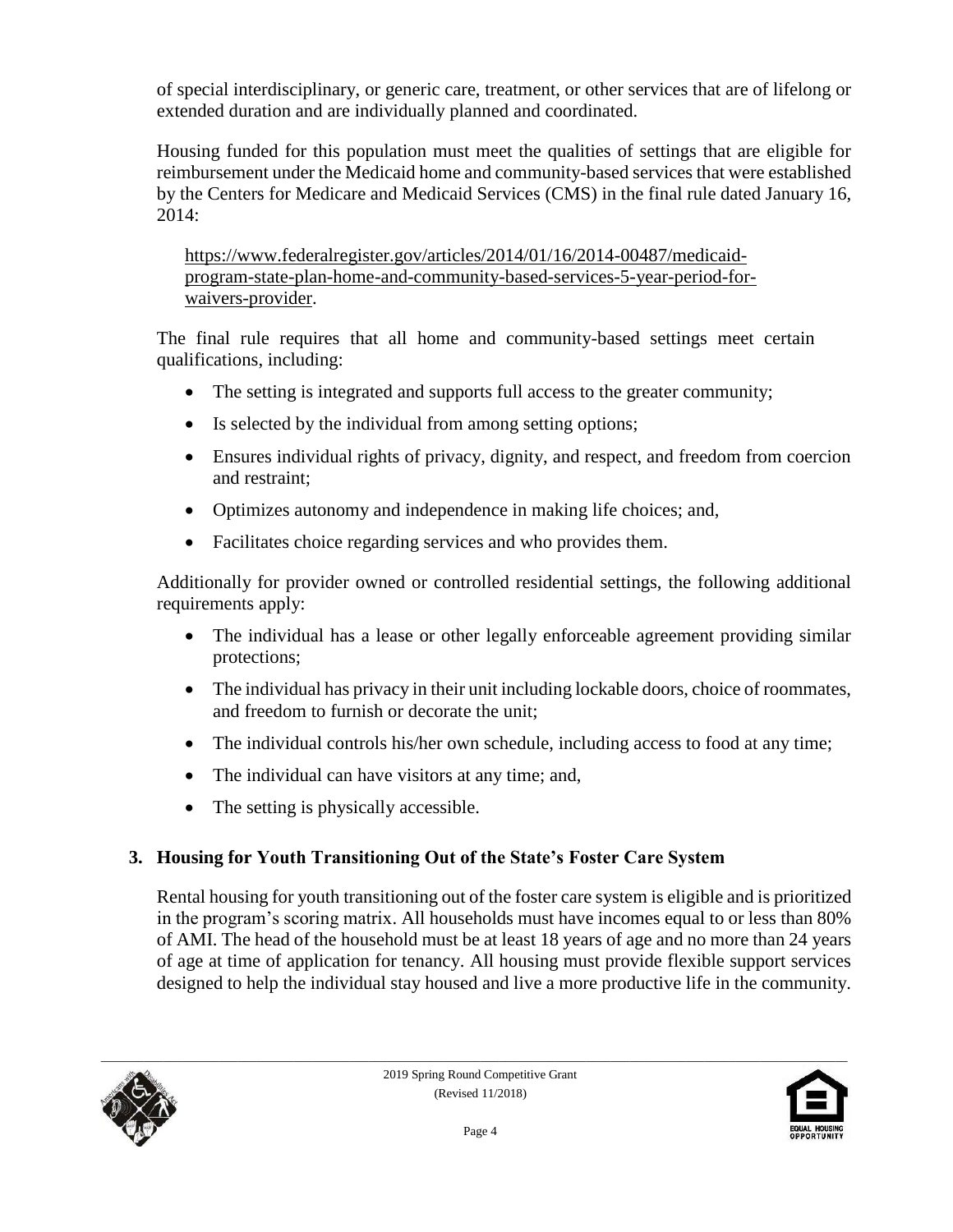#### **4. Housing for the Elderly**

Elderly populations are households where all household members are at least 62 years of age. All households must have incomes equal to or less than 80% of AMI. Housing for the elderly does not include hospices, nursing homes, or convalescent facilities.

#### **5. Housing for Ex-Offenders**

Rental housing for ex-offenders who are either homeless or at risk of homelessness and for those who are eligible for release by the Tennessee Board of Probation and Parole but who remain in custody due to having no other residential options is eligible. Housing for elderly offenders who are eligible for release by the Tennessee Board of Probation and Parole but who remain in custody due to no other residential options is encouraged. Housing for exoffenders is prioritized in the program's scoring matrix.

All housing must provide support services designed to help the individual stay housed and live a more productive life in the community.

Certain ex-offenders, as described below, may not be eligible to reside in housing of this type developed with Competitive Grants. All households must have incomes equal to or less than 80% of AMI. Housing providers must abide by all TDOC rules and regulations and all State and Federal statutes and laws as applicable to the populations being served.

#### **6. Housing for Veterans who are Homeless**

Rental housing set-aside for veterans who are homeless. To be eligible, an individual or family must meet one of the categories of homeless and the head of household or their spouse must meet the definition of "veteran" as defined below:

- As defined by the U.S. Department of Housing and Urban Development under the Homeless Emergency Assistance and Rapid Transition to Housing Act (HEARTH) at 24 CFR 91.5, "Homeless" includes:
	- (1) *Category 1*: An individual or family who lacks a fixed, regular, and adequate nighttime residence, meaning:
		- (i) An individual or family with a primary nighttime residence that is a public or private place not designed for or ordinarily used as a regular sleeping accommodation for human beings, including a car, park, abandoned building, bus or train station, airport or camping ground;
		- (ii) An individual or family living in a supervised publicly or privately operated shelter designed to provide temporary living arrangements (including congregate shelters, transitional housing, and hotels and motels paid for by charitable organizations or by federal, state, or local government programs for low-income individuals); or



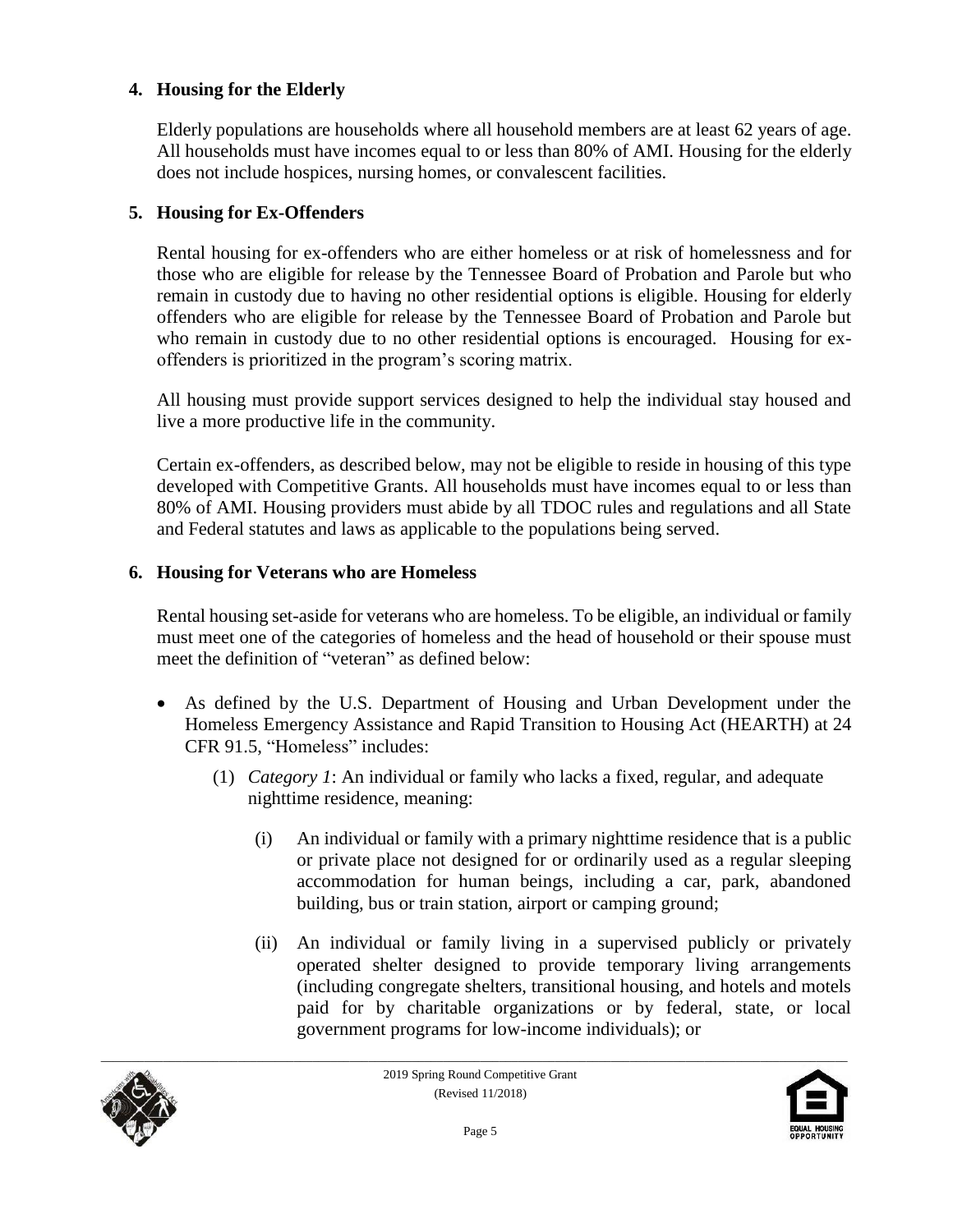- (iii) An individual who is exiting an institution where he or she resided for 90 days or less and who resided in an emergency shelter or place not meant for human habitation immediately before entering that institution;
- (2) *Category 2*: An individual or family who will imminently lose their primary nighttime residence, provided that:
	- (i) The primary nighttime residence will be lost within 14 days of the date of application for homeless assistance;
	- (ii) No subsequent residence has been identified; and
	- (iii) The individual or family lacks the resources or support networks, e.g., family friends, faith-based or other social networks, needed to obtain other permanent housing;
- (3) *Category 3*: Unaccompanied youth under 25 years of age, or families with children and youth, who do not otherwise qualify as homeless under this definition, but who:
	- (i) Are defined as homeless under section 387 of the Runaway and Homeless Youth Act (42 U.S.C. 5732a), section 637 of the Head Start Act (42 U.S.C. 9832), section 41403 of the Violence Against Women Act of 1994 (42 U.S.C. 14043e-2), section 330(h) of the Public Health Service Act (42 U.S.C. 254b(h)), section 3 of the Food and Nutrition Act of 2008 (7 U.S.C. 2012), SECTION 17(b) or section 725 of the McKinney-Vento Homeless Assistance Act (42 U.S.C. 11434A);
	- (ii) Have not had a lease, ownership interest, or occupancy agreement in permanent housing the 60 days immediately preceding the date of application for assistance;
	- (iii) Have experienced persistent instability as measured by two moves or more during the 60-day period immediately preceding the date of applying for homeless assistance; and
	- (iv) Can be expected to continue in such status for an extended period of time because of chronic disabilities, chronic physical health or mental health conditions, substance addiction, histories of domestic violence or childhood abuse (including neglect), the presence of a child or youth with a disability, or two or more barriers to employment, which include the lack of a high school degree or General Education (GED), illiteracy, low English proficiency, a history of incarceration or detention for criminal activity, and a history of unstable employment; or



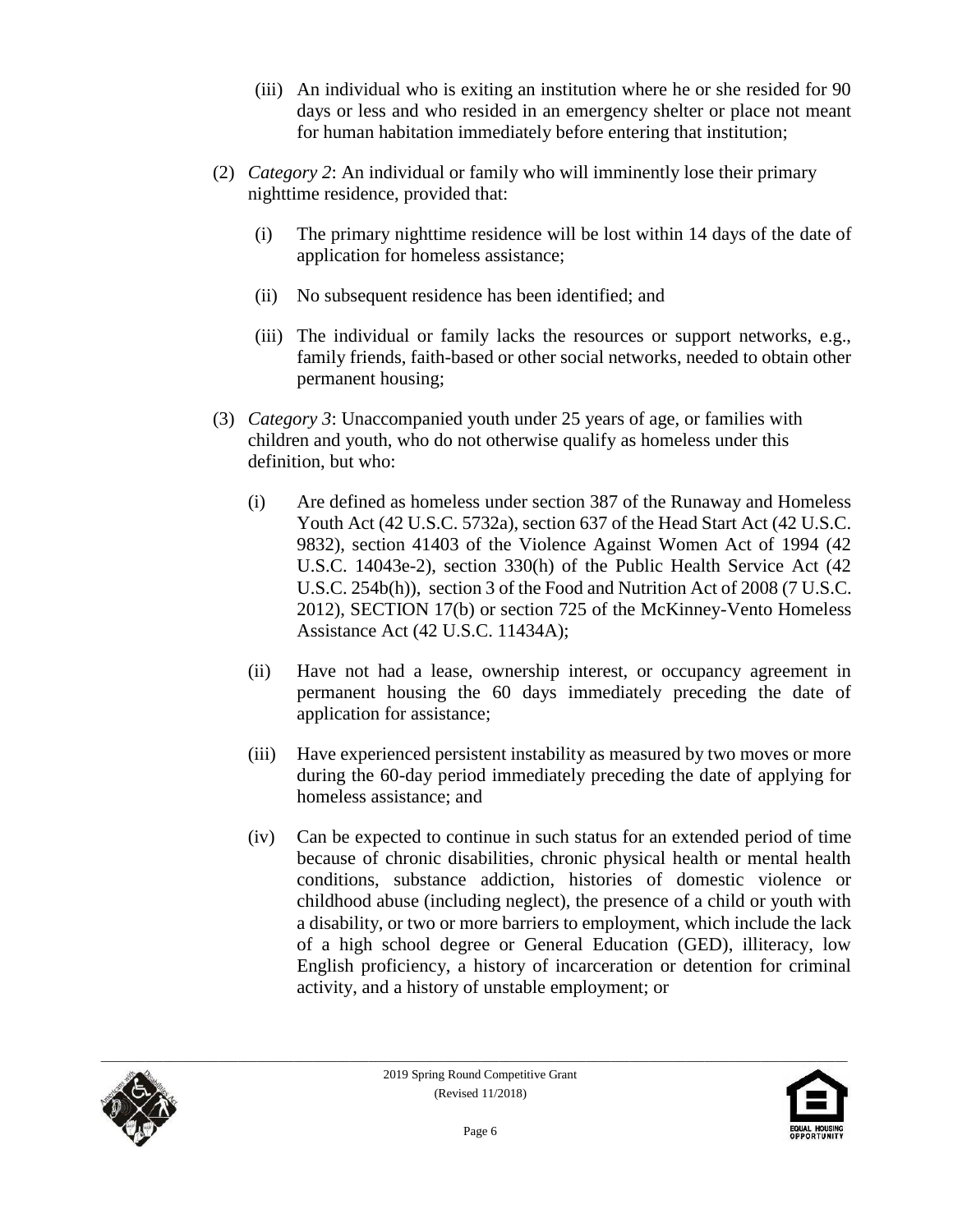- (4) *Category 4*: Any individual or family who:
	- (i) Is fleeing, or is attempting to flee, domestic violence, dating violence, sexual assault, stalking, or other dangerous or life-threatening conditions that relate to violence against the individual or a family member, including a child, that has either taken place within the individual's or family's primary nighttime residence or has made the individual or family afraid to return to their primary nighttime residence;
	- (ii) Has no other residence; and
	- (iii) Lacks the resources or support networks, e.g., family, friends, faith-based or other social networks, to obtain other permanent housing.
- As defined by the U.S. Interagency Council on Homelessness, a "Veteran" is an adult who served on active duty in the armed forces of the United States, including persons who served on active duty from the military reserves or the National Guard.

# **D. PROHIBITED ACTIVITIES**

A Grantee may not use the Competitive Grant for any of the following:

- 1. Pledge Competitive Grant funds as support for tax exempt borrowing by local grantees.
- 2. Provide off-site improvements or neighborhood infrastructure or public facility improvements.
- 3. Provide any portion of the THTF Competitive Grant or the required local match for administrative expenses by local governments.
- 4. Provide assistance to private, for-profit owners of rental property.
- 5. Implement homeowner rehabilitation projects.
- 6. Implement homeownership activities, including down payment assistance programs and the development of units for homeownership.
- 7. Acquire, rehabilitate or construct rental housing that is a treatment, hospice, nursing home, or convalescent facility.
- 8. Project Operating Reserves
- 9. Developer Fees
- 10. Cover costs incurred prior to the THTF contract start date.



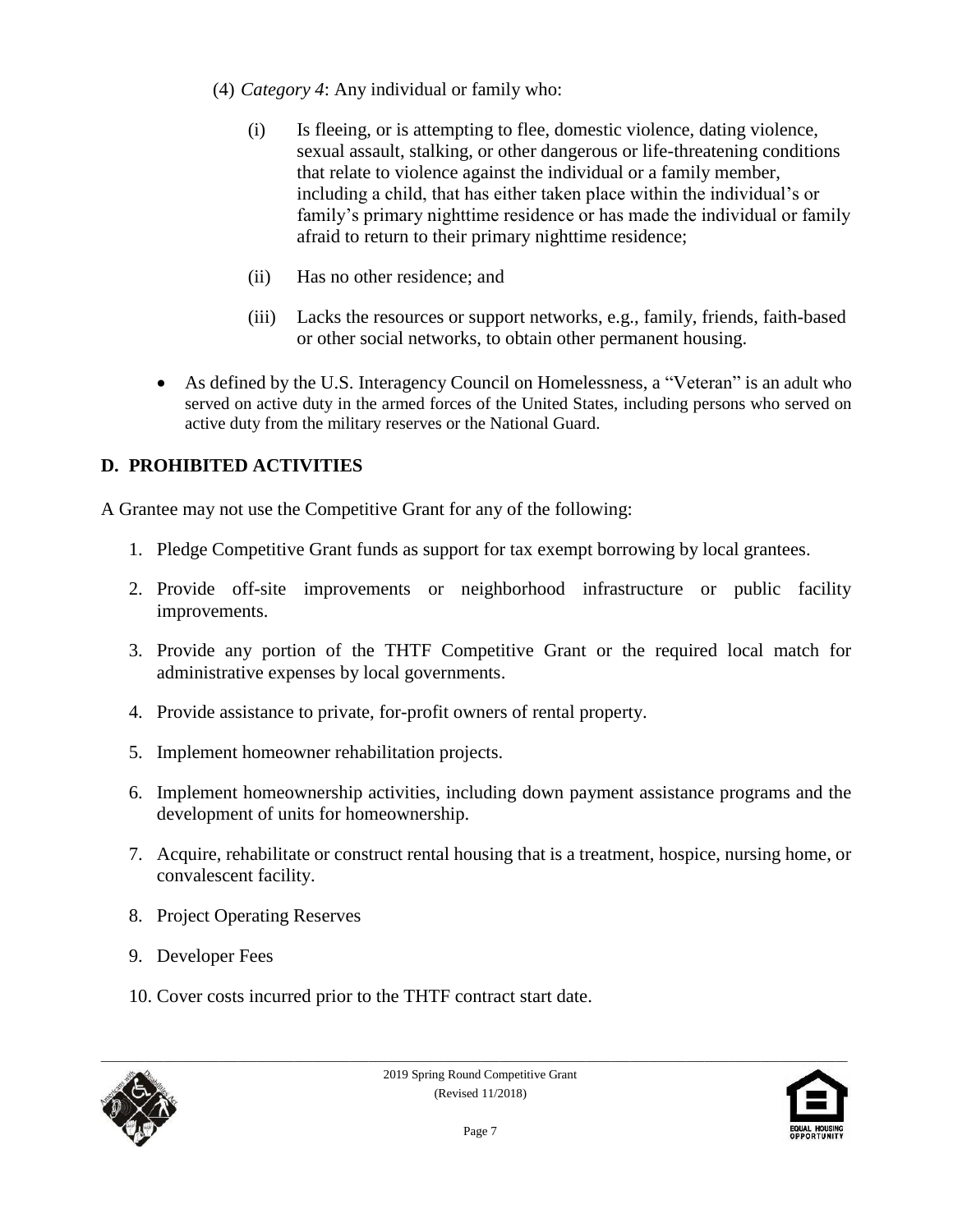# **E. MATCH**

Proposals must include a 50% match of the THTF development dollars awarded. THTF administrative funds allocated to the project are not required to be matched.

#### **Eligible Sources of Match Include:**

- 1. Grants from other agencies.
- 2. Federal sources such as the Community Development Block Grant (CDBG) program or USDA Rural Development.
- 3. Cash Contributions by local church groups, local agencies, or contributions by individuals.
- 4. Bank loans.
- 5. A funding pool established by a local lender for the applicant.
- 6. Supportive services provided for projects serving individuals with disabilities, homeless veterans, ex-offenders, the elderly, or youth transitioning out of the foster care system. The value of supportive services may be counted over the length of the applicable compliance period.
- 7. Rental assistance tied to the property. To be eligible, the commitment of rental assistance must extend beyond the end of the grant term. For purposes of application scoring, THDA will only count that value of rental assistance that extends beyond the grant term.
- 8. The value of property already owned by the Applicant upon which the proposed housing will be rehabilitated or constructed.
- 9. HOME grants from local participating jurisdictions to non-profit applicants.

#### **Ineligible Sources of Match:**

- 1. THDA program funds, including federal funding sources, made available to Applicants will not be an eligible source of the matching funds.
- 2. In-kind donations, services, or labor will not be an eligible source of matching funds.

THDA will prioritize applications with a firm match commitment, the value of which is clearly documented in the application by the entity providing the match source.



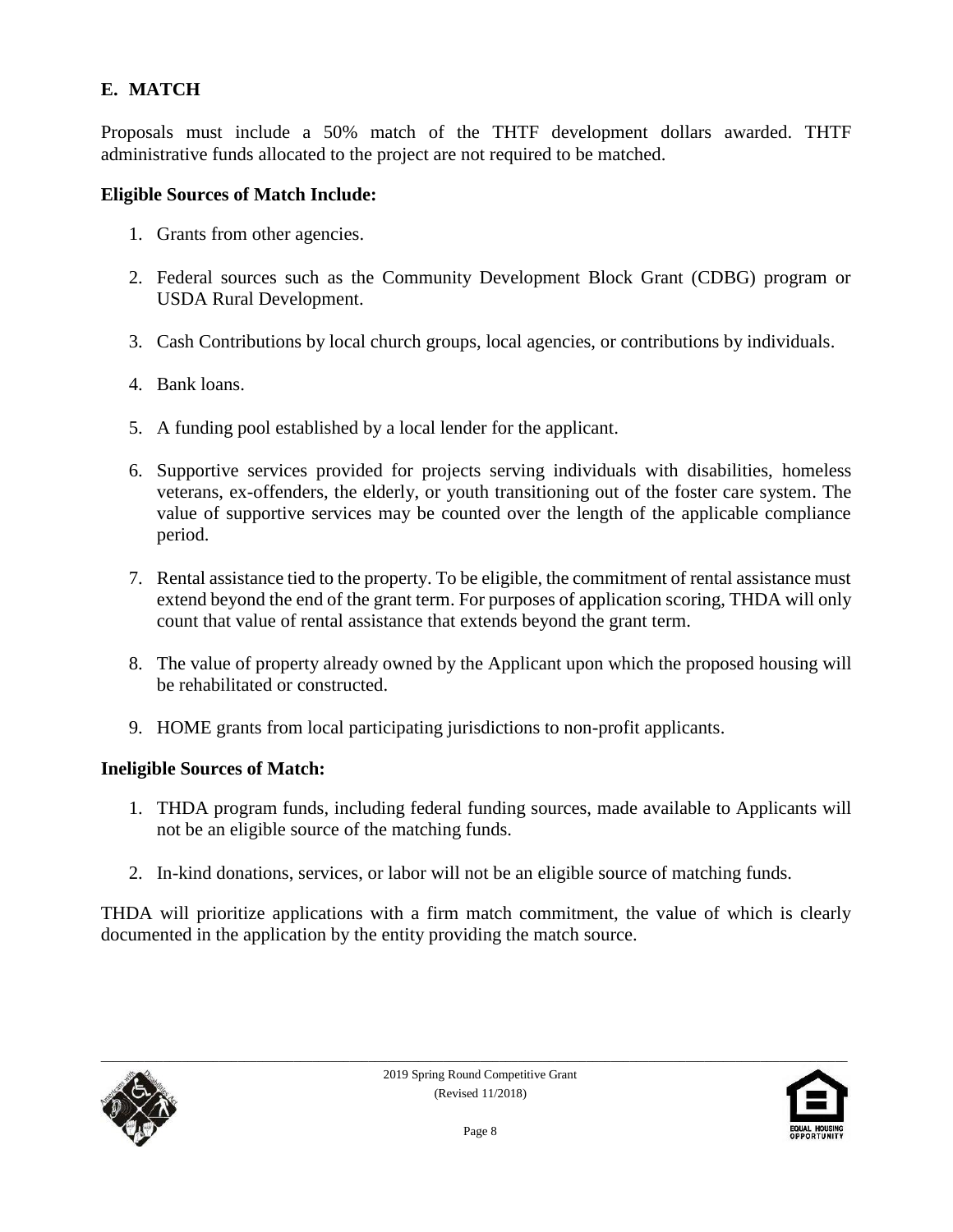#### **F. PROGRAM REQUIREMENTS**

#### **1. INCOME LIMITS**

Competitive Grants for rental projects may be used to benefit low-, *very low- or extremely low income* households.

- A. "Low income household" means an individual or family unit whose gross annual income does not exceed 80% of the area median income, adjusted for family size;
- B. "Very low income household" means an individual or family unit whose gross annual income does not exceed 50% of the area median income, adjusted for family size.
- C. "Extremely low income household" means an individual or family unit whose gross annual income does not exceed 30% of the area median income, adjusted for family size.

The income limits apply to the incomes of the tenants, not to the owners of the property.

Grantees shall use the income limits established by the U.S. Department of Housing and Urban Development for the HOME Program, and household income as defined by the Section 8 Rental Assistance Program. Current limits are in *Attachment Three: Income Limits*. The income of the household to be reported for purposes of eligibility is the sum of the annual gross income of the beneficiary, the beneficiary's spouse, and any other family member residing in the home or rental unit. Annual gross income is "anticipated" for the next 12 months, based upon current circumstances or known upcoming changes, minus certain income exclusions.

Grantees shall ensure occupancy of units for which Competitive Grants were used by low-, very low- or extremely low- income tenants during the compliance period. Tenants whose annual incomes increase to over 80% of the area median may remain in occupancy, but must pay no less than 30% of their adjusted monthly income for rent and utilities.

### **2. CRIMINAL BACKGROUND**

Grantees shall follow HUD regulations with regard to the provision of housing for exoffenders. HUD regulations prohibit housing assistance to the following groups of exoffenders:

- A. Ex-offenders who have been evicted from federally-assisted housing for drug-related criminal activity with an effective date of eviction within the last three (3) year period.
- B. An ex-offender household that includes a member who has ever been convicted of a drugrelated criminal activity involving the manufacturing or production of methamphetamines on the premises of federally–assisted housing.
- C. An ex-offender household that includes a member who is subject to a lifetime registration requirement under a state sex offender registry program.



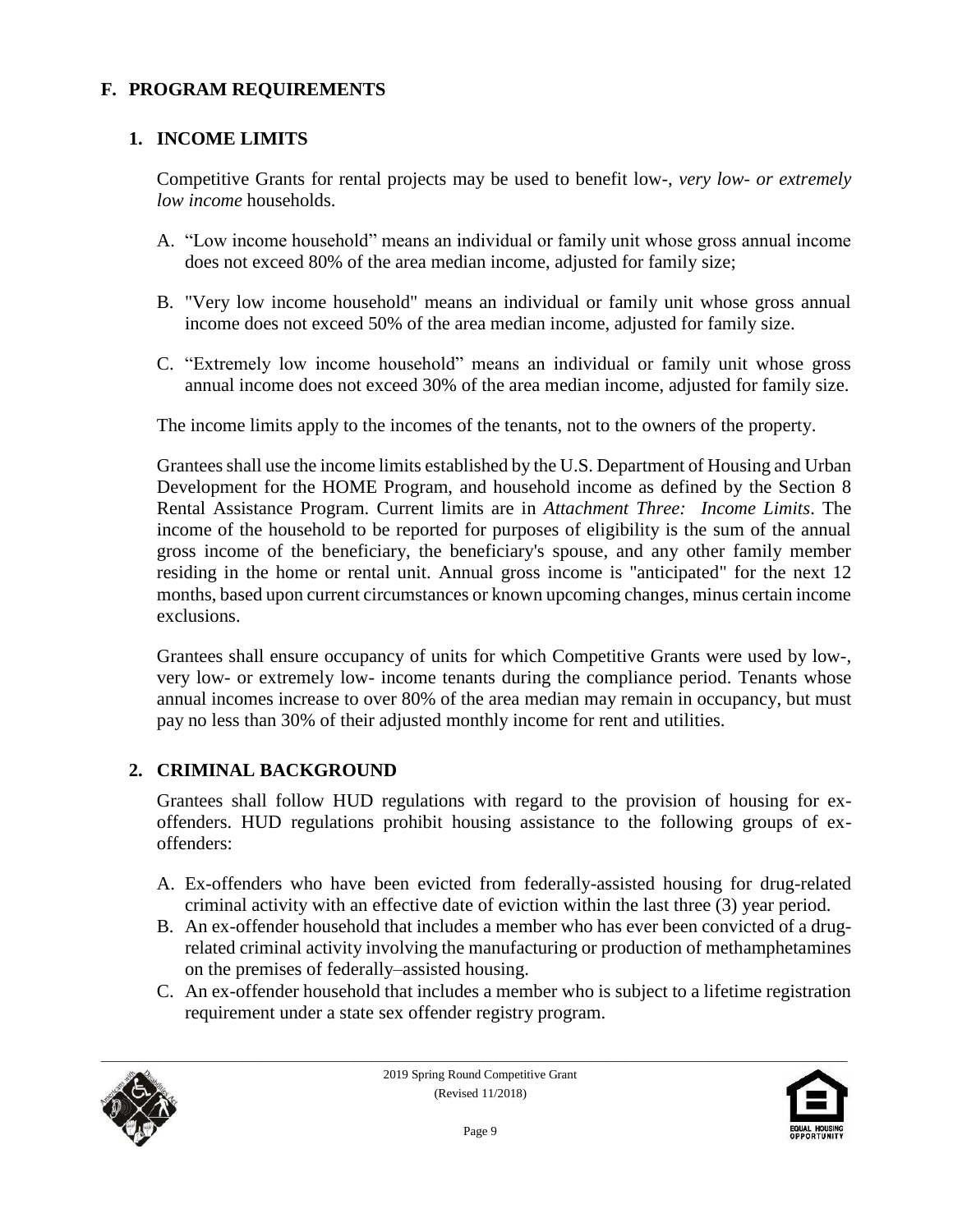#### **3. COMPLIANCE PERIOD**

All rental housing projects for which Competitive Grants funds are used shall have a compliance period that begins on the date of issuance of the certificate of occupancy for the final building within the project. If a certificate of occupancy is not issued, the compliance period will begin on the date of recordation of the notice of completion for the project. Prior to drawing down Competitive Grants funds, Grantees shall sign a grant note, deed of trust and restrictive covenant to enforce the compliance period. The Competitive Grant is forgiven at the end of the compliance period if full compliance was achieved throughout the compliance period.

The length of the compliance period will be determined based on the amount of Competitive Grants funds invested per unit:

| <b>Average Per Unit HTF</b><br><b>Competitive Grants Investment</b> | <b>Compliance Period</b> |
|---------------------------------------------------------------------|--------------------------|
| $<$ \$15,000                                                        | 5 Years                  |
| $$15,000 - $40,000$                                                 | 10 Years                 |
| $>$ \$40,000                                                        | 15 Years                 |

#### **4. PROPERTY STANDARDS**

Property standards must be met when Competitive Grants funds are used for a project. Any rental units constructed or rehabilitated with Competitive Grants funds must meet THDA Design Standards for New Construction or Rehabilitation, as applicable. Additionally, all housing must meet all applicable local codes, rehabilitation standards, and zoning ordinances at the time of project completion.

In the absence of local codes, new construction of multi-family apartments of 3 or more units must meet the State-adopted edition of the International Building Code; new construction of single-family rental units or duplexes must meet the State-adopted edition of the International Residential Code for One- and Two-Family Dwellings; and rehabilitation of existing rental units must meet the State-adopted edition of the International Existing Building Code.

All contractors performing work on THTF assisted units must be appropriately licensed for the type of work being performed.

Following project completion, all properties assisted with Competitive Grant funds must meet Housing Quality Standards throughout the compliance period.



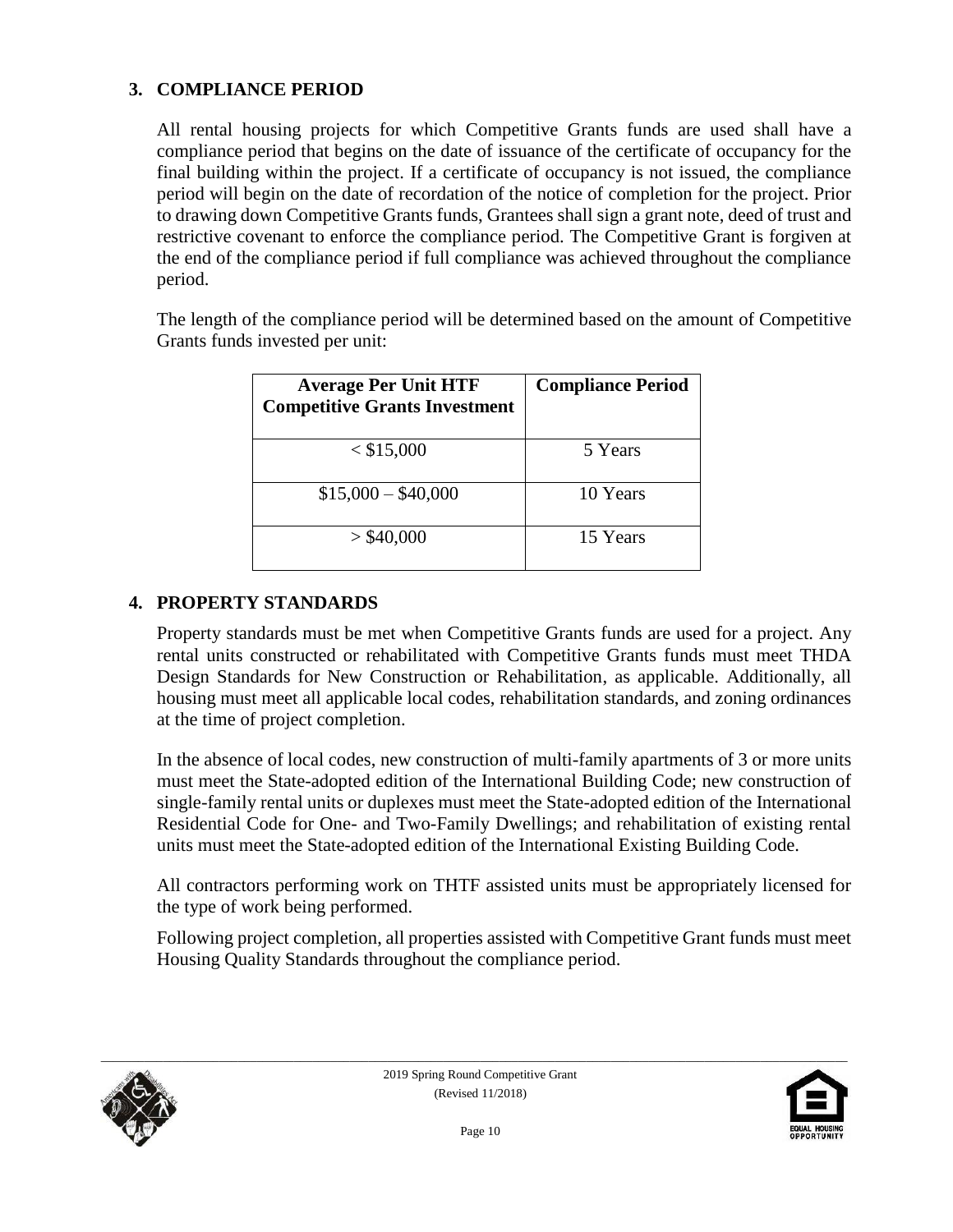*Energy Code*. New construction projects must also meet the current edition of the International Energy Conservation Code.

*Visitability.* Additional points will be awarded to Applicants proposing single-family rental or multi-family new construction projects that include design features to make the units visitable by individuals with physical disabilities. These options include a step-free entrance, free passage of 32-36" for interior/exterior doorways, and easy use by individuals confined to a wheelchair. Further information about visitability may be found at [www.visitability.org.](http://www.visitability.org/)

*Universal Design.* Additional points will be awarded to applications that incorporate features that meet the needs of the greatest number of residents within a community. Universal design differs from accessible design, which is primarily intended to meet the needs of persons with disabilities. Universal design, however, is inclusive of adaptable design as universal design incorporates structural features that will allow a residence to be adapted to an individual's current or future needs. Universal design features include, but are not limited to:

- Stepless entrances
- Minimum 5' x 5' level clear space inside and outside entry door
- Broad blocking in walls around toilet, tub and shower for future placement of grab bars
- Full-extension, pull out drawers, shelves, and racks in base cabinets in the kitchen
- Front mounted controls on all appliances
- Lever door handles
- Loop handle pulls on drawers and cabinet doors

More information on Universal Design may be found at The Center for Universal Design at North Carolina State University: [http://www.ncsu.edu/ncsu/design/cud/index.htm.](http://www.ncsu.edu/ncsu/design/cud/index.htm)

*Building Permits.* Building permits must be pulled on all new construction and rehabilitation projects as required by the state or local jurisdiction, including mechanical, plumbing, and or electrical permits.

*Inspections.* All rehabilitation or new construction work must be inspected by a licensed inspector based on the rules applicable for the local jurisdiction in which the units are located. Licensed inspectors are certified by the Tennessee Department of Commerce and Insurance – State Fire Marshal's Office.

If a building permit is issued by a local jurisdiction or the state, inspection by a state certified inspector of that jurisdiction is required.

If the work is exempted by the state or local code and a permit is not required, then a qualified inspector may be used.



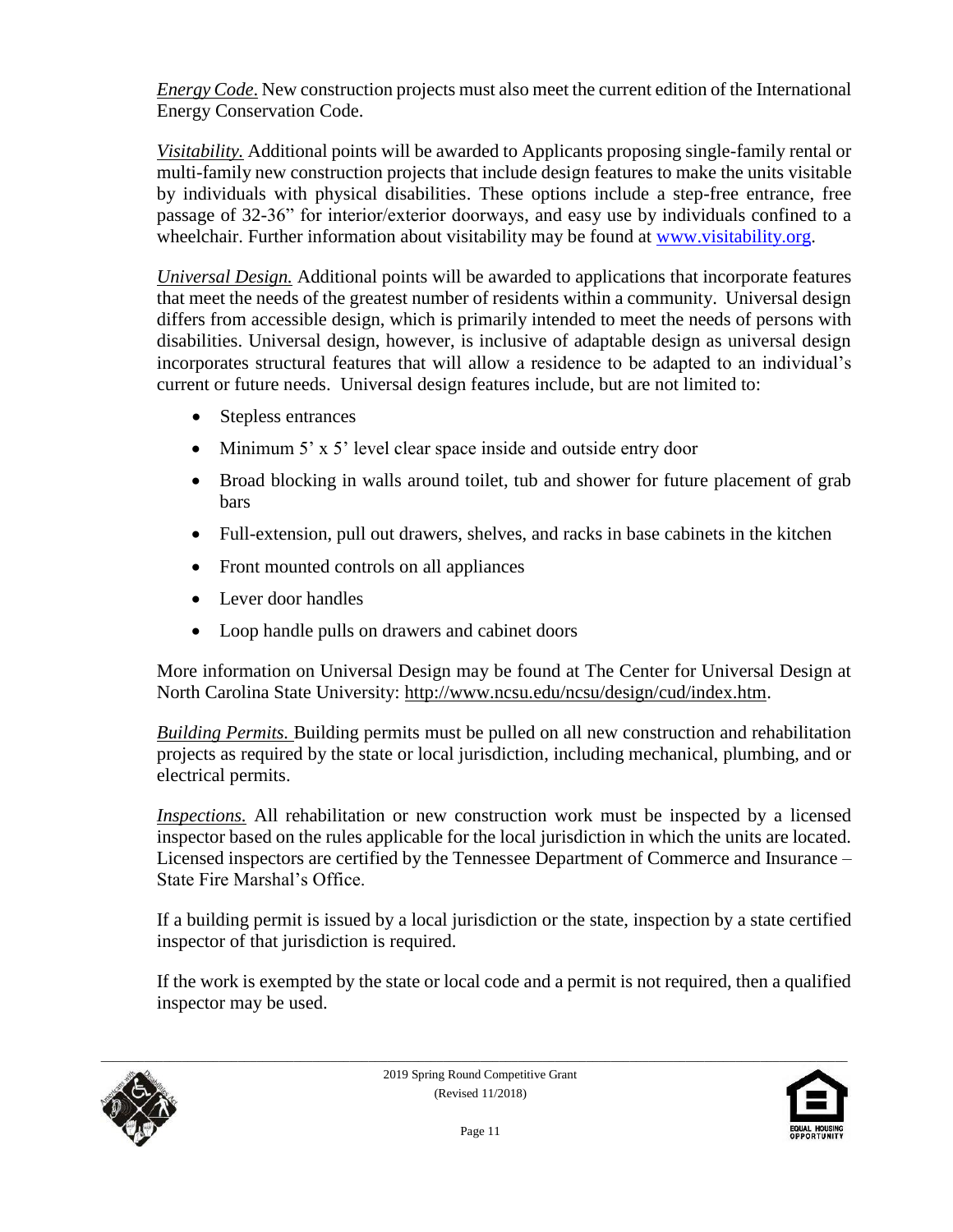A "qualified inspector" is defined as an individual with credentials appropriate for the type of work being performed, such as inspectors licensed by the State of Tennessee as Building, Mechanical, Plumbing, or Electrical Inspectors. For activities in which a building permit is not issued, a qualified inspector may include home inspectors as appropriate for the work performed; individuals certified by a national organization such as the International Code Council, the National Fire Protection Association, or the Standard Building Code Congress as a Housing Inspector; or individuals qualified as FHA Fee Inspectors. Other qualifications may be accepted on a case by case basis, and require THDA approval before the inspector may perform inspections.

#### **5. RENT LEVELS**

Every rental unit assisted with Competitive Grant funds is subject to rent controls designed to make sure that rents are affordable to low-, very low- or extremely low-income households. Unless the housing is a group home or a Single Room Occupancy (SRO) unit, the maximum rents used for Competitive Grants are the *High HOME rents.* The maximum rent for a Group home or a SRO unit is defined below.

However, Grantees are encouraged, but not required, to charge tenants in a rental property assisted with Competitive Grant funds no more than 30% of gross monthly income for rent. See *Attachment Four: HOME Program Rents*.

Rents are controlled for the length of the compliance period, and are determined on an annual basis by HUD. The published rents include utilities. *The cost of utilities paid by tenants must be subtracted (using applicable utility allowances) from the published HOME rents to determine the maximum allowable rents.*

Each Grantee should be aware of the market conditions of the area in which the project is located. The High HOME rents are maximum rents which can be charged. Each project should show market feasibility not based upon the High HOME rents, but rather upon area housing markets and THTF occupancy requirements which require occupancy by low-, verylow-, or extremely low-income tenants. Rents shall not exceed the published High HOME rents, adjusted for utility arrangements and bedroom size. However, because these rents must also be attractive to *low-, very low-, or extremely low- income* tenants, actual rents may be lower than the High HOME rents to keep within 30% of the tenant's monthly income. Programs should be designed so they take into consideration the market feasibility of projects funded.

A Competitive Grant may assist with the development of a group home, a housing unit that is occupied by two or more single persons or families. A group home consists of common space and/or facilities for group use by the occupants and, except in the case of a shared onebedroom unit, a separate private space for each individual or family. Group homes often house the elderly or persons with disabilities who require accompanying supportive services. The calculation of the applicable rent and tenant contributions must follow the following requirements:



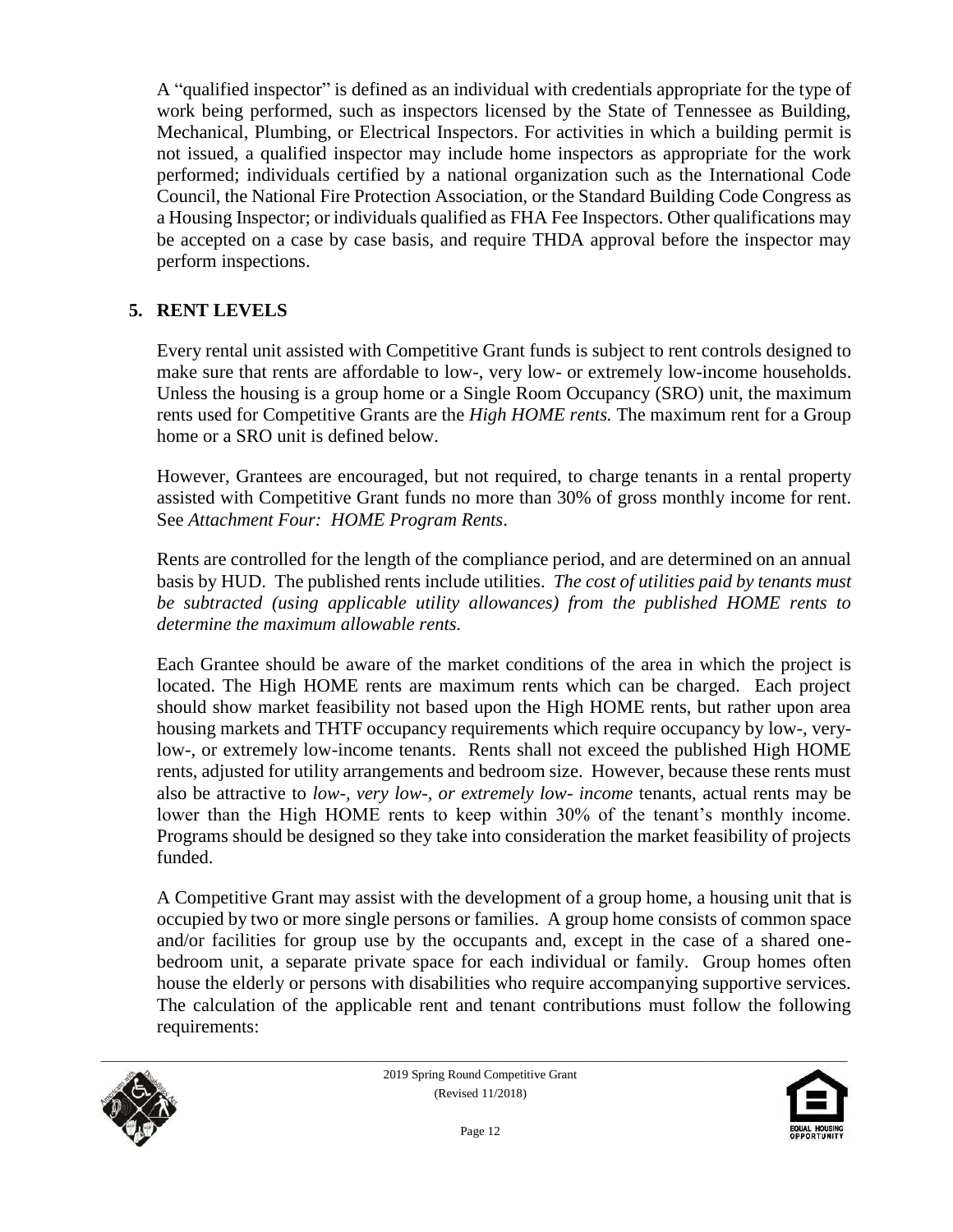- A THTF-assisted group home is treated as a single THTF-assisted housing unit with multiple bedrooms. The THTF rent limit for a group home is the HUD-published Fair Market Rent (FMR) rent limit for the total number of bedrooms in the group home.
- However, the bedrooms of live-in supportive service providers or other non-client staff are not included when calculating the total number of bedrooms for the purpose of establishing the rent. For example, if one bedroom in a four-bedroom home is occupied by a service provider, the maximum rent for the group home is the HUD-published FMR Limit for a three-bedroom unit.
- The HUD-published FMR Limit is the maximum combined rent that can be charged to all income eligible tenants residing in the group home. Each tenant pays a pro-rata share of the total rent.
- When group home tenants pay directly for utilities, the utility allowance must be subtracted from the HUD-published FMR limit in order to determine the maximum combined rent that can be charged to all tenants.
- Group homes frequently include food and/or other supportive services to its residents. Group home rents may not include food costs or the costs of supportive services. Costs for such services must be billed as separate charges. For group home units that are developed for persons with disabilities, disability-related services must be nonmandatory and the resident must have the option to choose the service provider. The lease must also state whether the fee-based services are optional or mandatory and must identify the amount of the additional fees or surcharges separately from the basic THTF rent for each tenant. The applicable State agency must approve in writing the costs of food and supportive services to be provided.

A Competitive Grant may assist with the development of Single Room Occupancy (SRO) housing, which consists of a single room dwelling unit that is the primary residence of a single occupant. The unit may or may not have food preparation and sanitary facilities. Rents for SRO units are based on the HUD Fair Market Rent (FMR) or the HUD High HOME rent depending on the characterization of the unit as described below.

| IF THE SRO HOUSING IS                                                                                                         | THEN                                                                                                                                                                                                                     |
|-------------------------------------------------------------------------------------------------------------------------------|--------------------------------------------------------------------------------------------------------------------------------------------------------------------------------------------------------------------------|
| A unit with <i>neither</i> food preparation nor sanitary facilities,<br>or with one (food preparation or sanitary facilities) | The THTF rent may not exceed 75% of the HUD-<br>published FMR limit for a 0-bedroom (efficiency) unit.                                                                                                                   |
| A unit with <i>both</i> food preparation and sanitary facilities                                                              | The THTF rent cannot exceed the HUD published High<br>HOME rent limit for a 0-bedroom unit.                                                                                                                              |
| A unit that receives state or Federal <i>project-based</i> rental<br>assistance and is occupied by a very low income tenant   | The THTF rent can be the applicable State or Federal<br>project-based rent, as long as it is occupied by a very<br>low income tenant who does not pay more than 30% of<br>the family's monthly adjusted income for rent. |



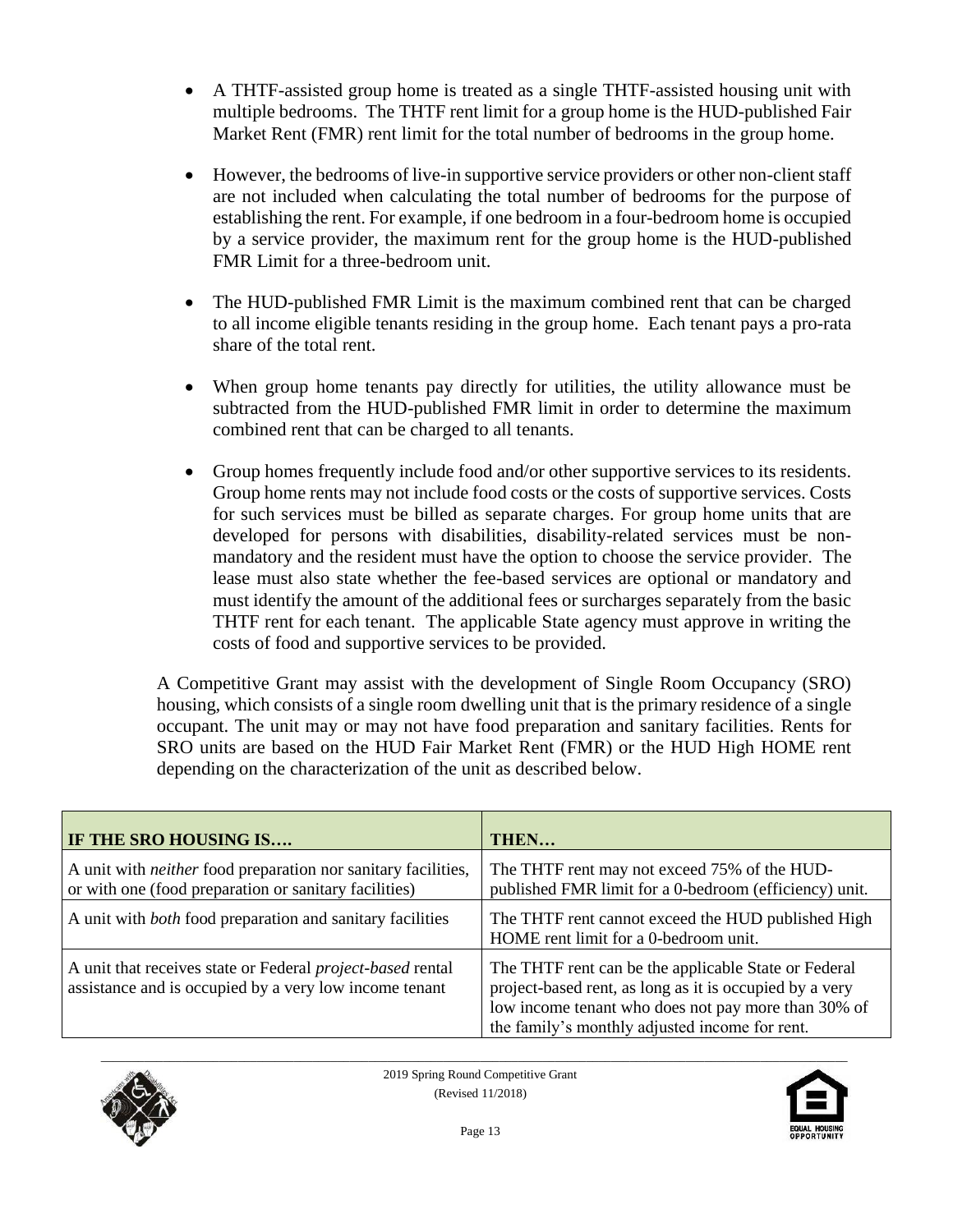The calculation of the applicable rent and tenant contributions must adhere to the following requirements:

- Utility costs are included in the maximum published HOME or FMR SRO rent. If SRO tenants pay directly for utilities, the utility allowance must be subtracted from the HUD-published HOME rent limit or FMR limit in order to determine the maximum rent that can be charged for the SRO unit.
- SRO units may not include food costs or the costs of any supportive services. Costs for such services must be billed as separate charges. For SRO units that are developed for persons with disabilities, disability-related services must be non-mandatory and the resident must have the option to choose the service provider.
- Each SRO tenant's lease must clearly state whether the fee-based services are optional or required and must also identify the amount of additional fees or surcharges separately from the basic THTF rent for each tenant. The applicable State agency must approve in writing the costs of food and supportive services to be provided.

# **6. GRANTEE'S ON-GOING OBLIGATIONS FOR RENTAL PROPERTY**

During the compliance period, a Grantee shall:

- A. Conduct initial and annual income certification of tenants;
- B. Adhere to the THTF rent limits;
- C. Comply with THDA Property Standards;
- D. Comply with fair housing and affirmative marketing requirements and,
- E. Report to THDA as THDA may require;
- F. Take other actions as THDA may require

### **G. PROCUREMENT**

It is important to keep the solicitation of bids for goods and services, materials, supplies and/or equipment open and competitive. Grantees shall develop and follow their procurement policies. At a minimum, there must be an established selection procedure. Grantees shall obtain at least three bids, and the purchase should be made from the lowest or best bidder. There must be a written rationale for selecting the successful bid or proposal.

# **H. MARKETING REQUIREMENTS**

One goal of Competitive Grants is to raise the profile of affordable housing at the local, state and federal level, and to demonstrate that decent housing impacts all facets of community development. Each Grantee shall implement marketing and public relations plans to accentuate the achievements of the program. THDA's Communications Division will assist in the development of these plans. Grantees shall submit data and beneficiary stories to THDA as may be required by THDA.



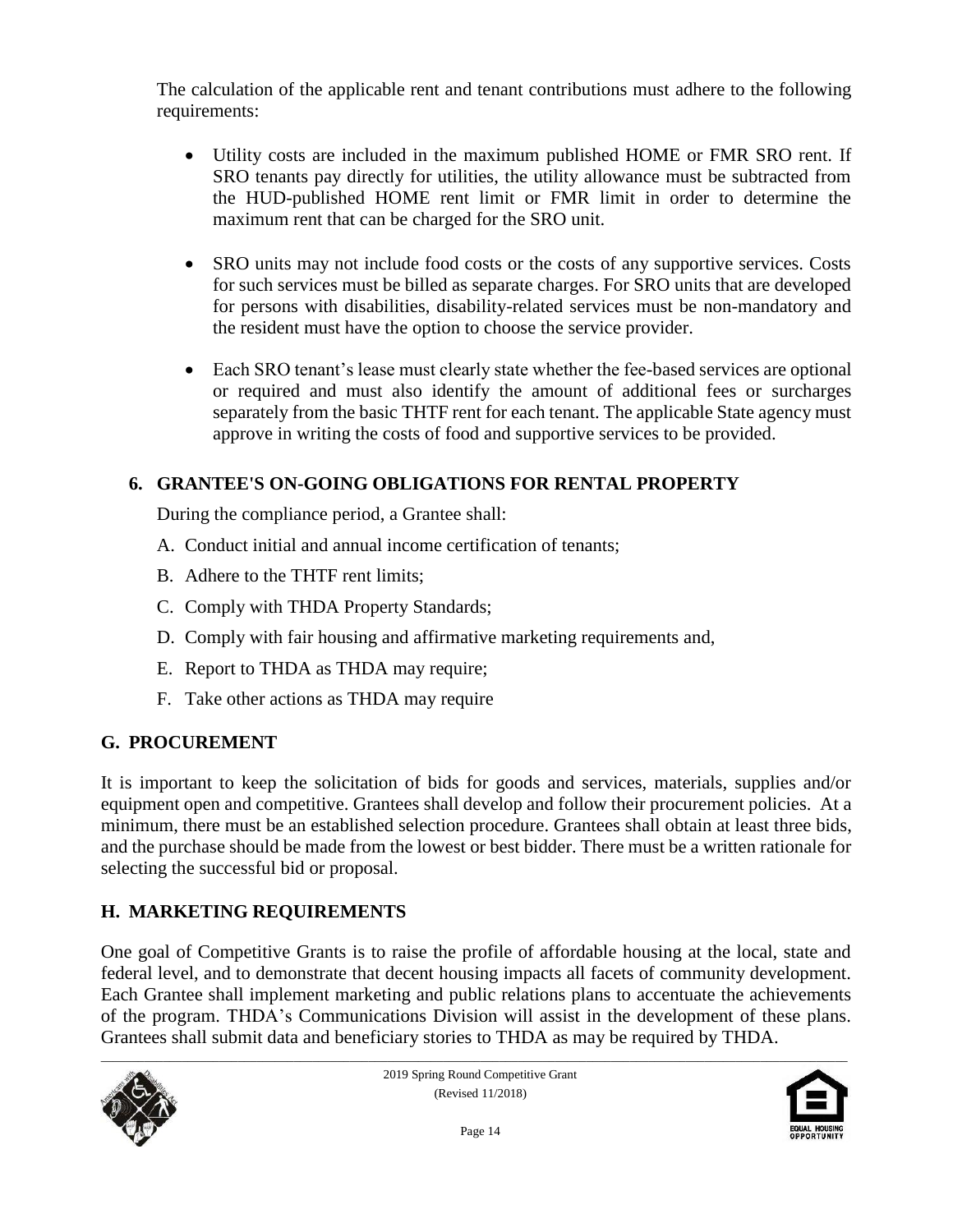## **I. FAIR HOUSING AND EQUAL OPPORTUNITY**

Each Grantee receiving a Competitive Grant shall comply with both state and federal laws regarding fair housing and equal opportunity (FHEO). FHEO requirements have been developed to protect individuals and groups against discrimination on the basis of: race, color, national origin, religion, age, disability, familial status, or sex.

In particular, owners and program administrators will need to be aware of discrimination issues with regard to: housing opportunities; employment opportunities; business opportunities; and benefits resulting from activities funded in full or in part by a Competitive Grant.

Each Grantee shall establish and follow procedures to inform the public and potential tenants of FHEO and the Grantee's affirmative marketing program. Grantees shall establish and follow procedures by which Grantees will solicit applications from potential tenants. Grantees shall maintain records of efforts to affirmatively market rental units. Grantees shall provide evidence of all of the above at the request of THDA.

#### **J. TN HOUSING SEARCH.ORG**

Beginning at the start of initial lease-up through the end of the compliance period, all Grantees shall list units available for occupancy on TNHousingSearch.org or any subsequent affordable rental housing locator system sponsored by THDA and, as permitted by the locator system for the type of housing funded.

### **K. APPLICATION AND EVALUATION PROCEDURE**

Applications for Competitive Grants should be limited only by imagination, availability of matching funds, availability of support services, and a demonstrated need for the proposed project in a given area.

Proposals for funding in the FY 2019 Spring Round are limited to a maximum of \$500,000. There is no minimum grant amount. THDA expects that the combination of Competitive Grant funds and the required matching funds will be sufficient to allow the proposed project to be completed in a timely manner.

Applicants may request up to 7% of the grant request in administrative funds. Administrative funds may be used to pay administrative costs incurred by the grantee in the performance of program activities. Administrative funds are not subject to the match requirement.

Proposals that address the housing needs of very low or extremely low income households, including youth transitioning from foster care, homeless veterans, and ex-offenders, especially elderly offenders who are eligible for release by the Tennessee Board of Probation and Parole but who remain in custody due to no other residential options and who meet other requirements specified in the Program Description, will receive additional points in the scoring matrix. Proposals with an identified, firm commitment for the matching funds are preferred and those proposals with a firm commitment for match resources which exceeds the 50% requirement will be highly preferred.



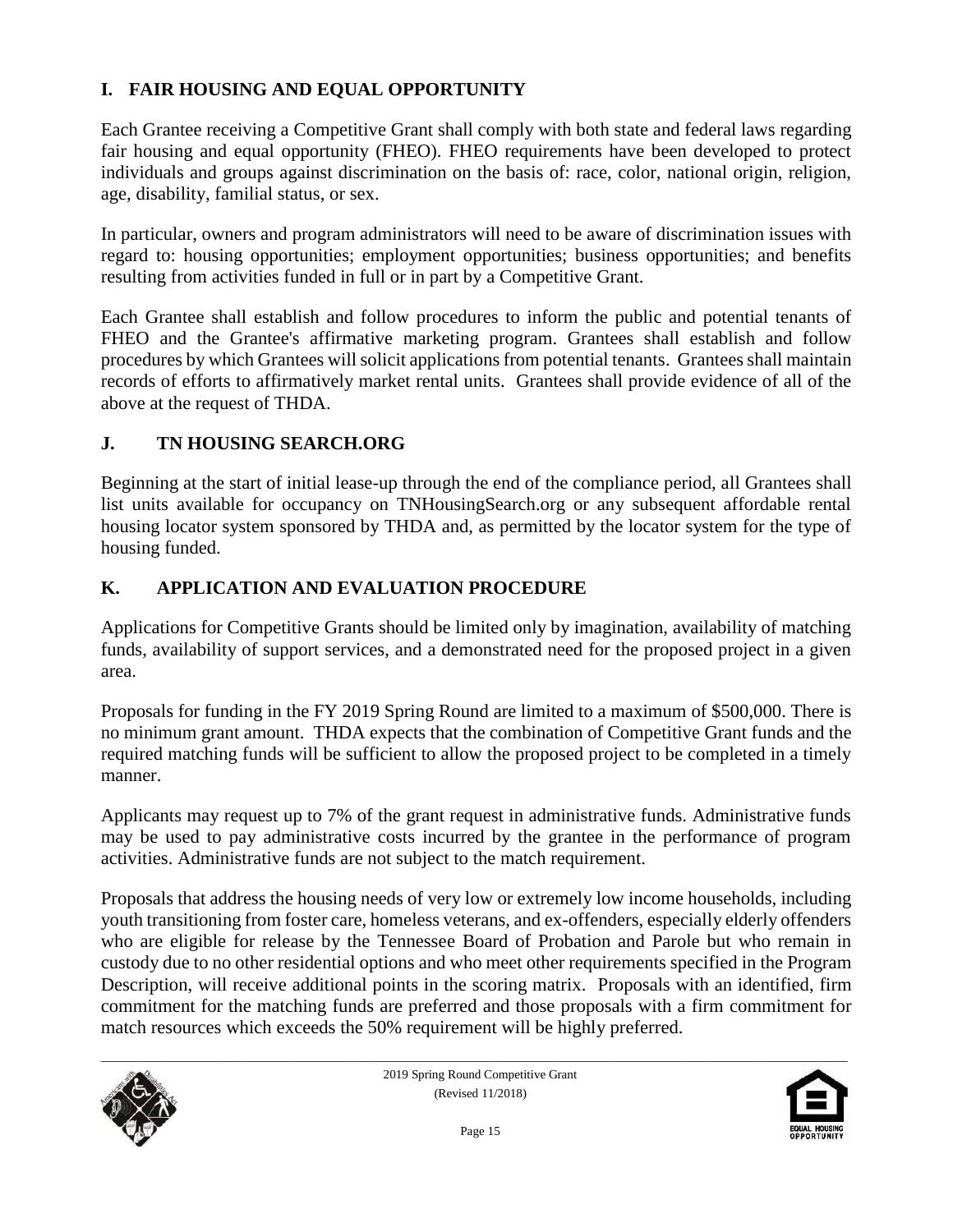THDA will evaluate each application to determine if the proposal meets program criteria, including, without limitation, submission of a complete application; proposal of an eligible activity serving eligible populations, proposal of a project that is ready to get underway except for the gap in financing to be provided by the Competitive Grant; and proposal of a project that in the opinion of THDA, in its sole discretion, is physically, financially and administratively feasible.

Applications will not be considered if the following threshold items are not submitted to THDA by the application due date:

- Application signed by the Chief Executive of the organization or the President/Chairman of the Board of Directors.
- Copy of the latest audit or audited financial statement of the organization.
- Copy of a current resolution by the Board of Directors or governing body approving the submission of the application under the 2019 Spring Housing Trust Fund Competitive Grants Program Description.
- If a non-profit organization, a Certificate of Existence or Certificate of Authorization from the Tennessee Secretary of State, as applicable, dated within 30 days of the application date. If the non-profit organization is organized in a state other than Tennessee, a Certificate of Existence from the Secretary of State in which the organization was organized must also be submitted.
- If a nonprofit organization, documentation of an IRS designation under Section  $501(c)3$  or Section 501(c)4 of the federal tax code.
- If a nonprofit organization, copy of the Charter and By-laws of the organization.

Additionally, all nonprofit organizations must upload through THDA's Participant Information Management System (PIMS) those organizational documents required to be uploaded through PIMS. Copies of organizational documents that are required to be submitted through PIMS, but are submitted through another means, will not be considered.

Additionally, as a threshold requirement, organizations seeking funding for transitional housing targeted to ex-offenders shall demonstrate approval and good standing with the Tennessee Department of Corrections (TDOC) as of the application due date. All such organizations shall be listed on TDOC's List of Approved Transitional Housing Providers.

As a threshold requirement for consideration, applications from organizations seeking Competitive Grants to provide rental housing for ex-offenders shall provide a copy of the policies and procedures guiding the operation of their program and a copy of the program's application for tenancy.

A Review Committee will score and rank all applications meeting the threshold criteria, as determined by the Review Committee in its sole discretion. Applications will be ranked in descending numerical order based on the categories in the THTF Competitive Grant Matrix.



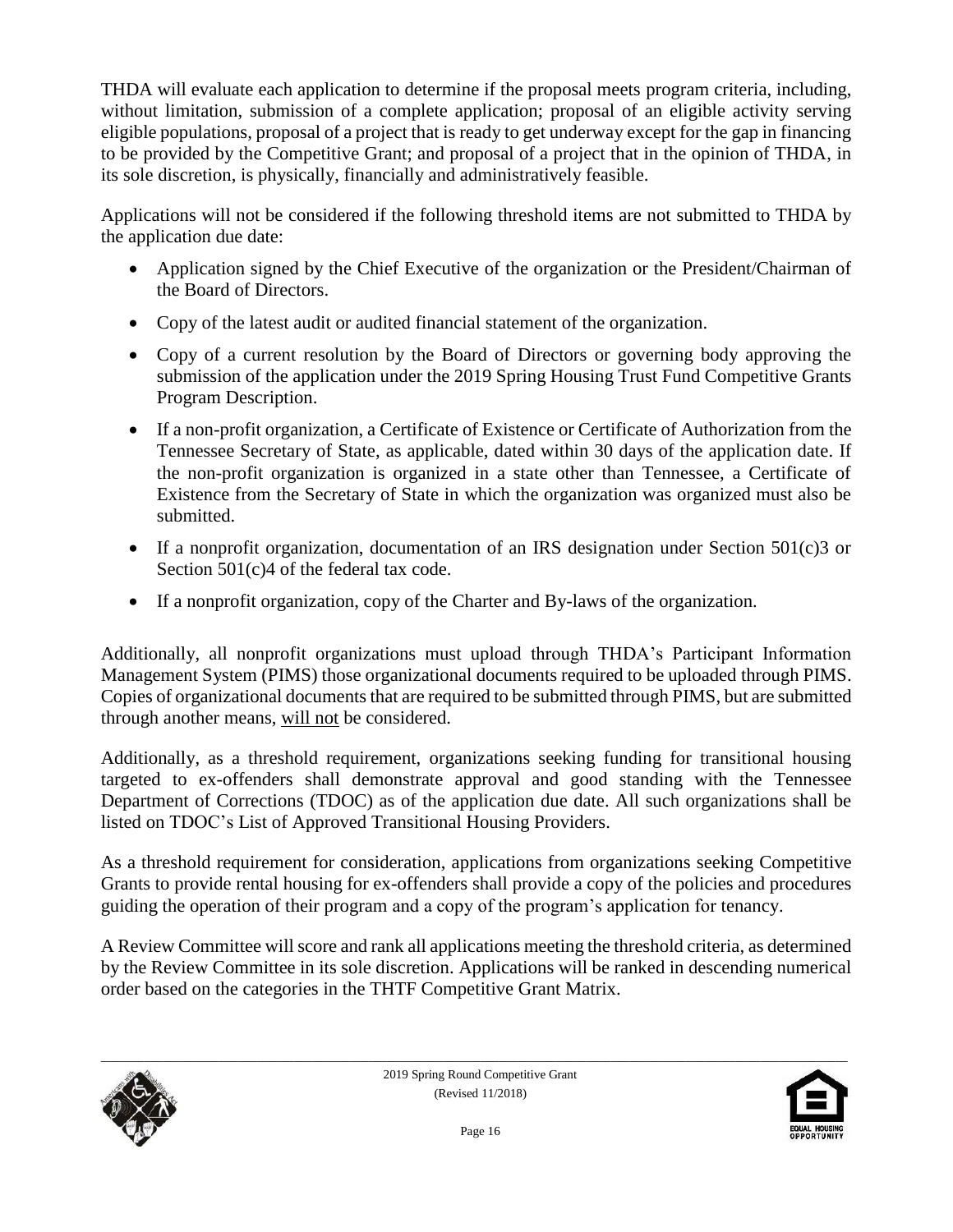In the event of a tie score, THDA first will select the application with the highest total Innovation score and then, if a tie still remains, the highest total Need score. If a tie still remains, THDA will prioritize funding for the application with the greatest number of HTF funded units as the final determinant.

Applicants must receive a minimum score of 60 to be considered for funding.

The Review Committee will present its recommendations to the Executive Director for determination of awards.



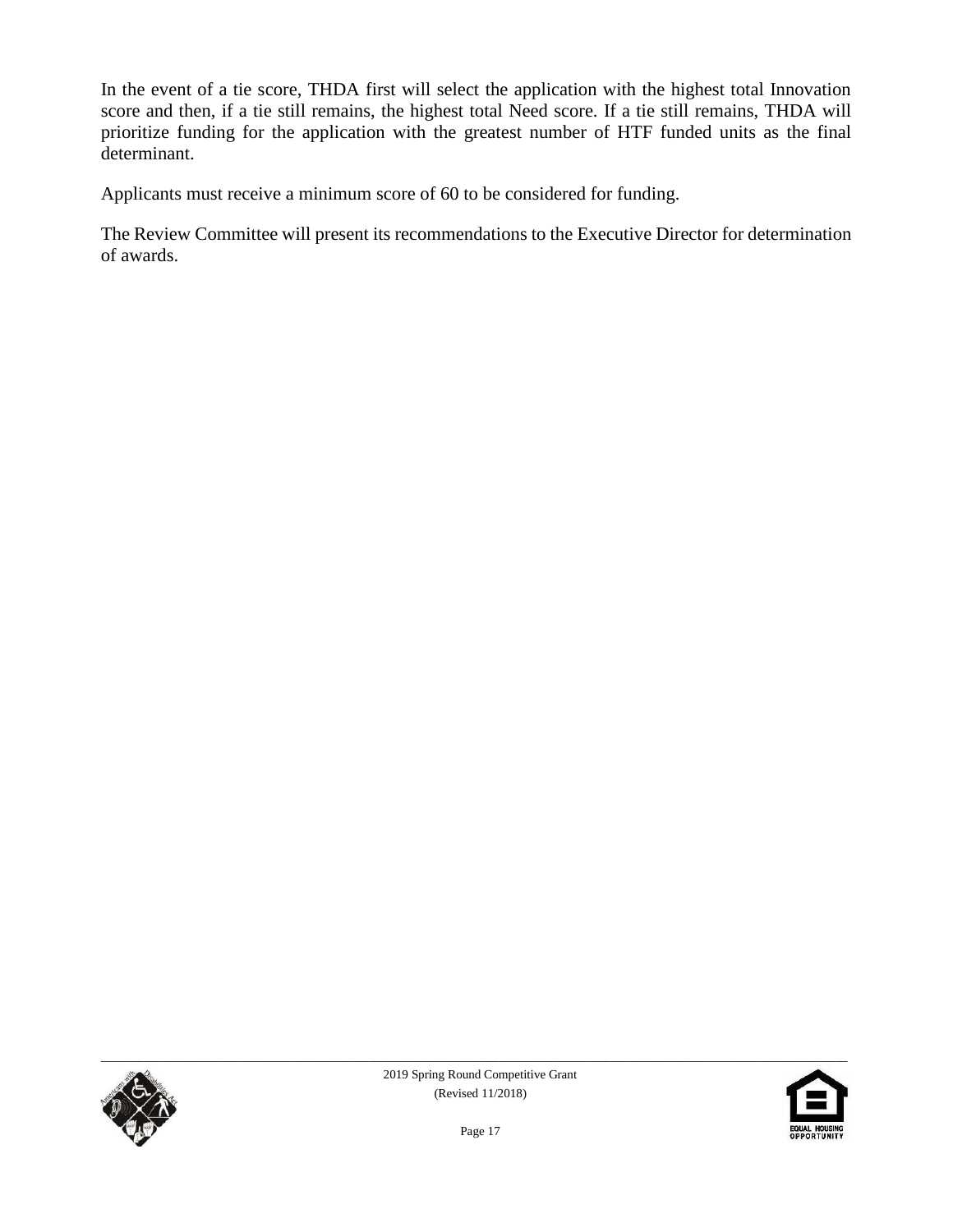#### **THTF COMPETITIVE GRANT MATRIX Up to 100 Points**

### **1. CAPABILITY Up to 70 points**

- The program design is complete, and all necessary Up to 35 points components are identified in the application.
	- o The proposal demonstrates adherence to program guidelines, is well designed for the targeted population, and demonstrates an effective use of THDA resources.
	- o Sites have been identified and the applicant has site control of the parcel(s) on which the housing will be developed or the applicant can demonstrate a consistent and successful history for securing ownership control of property in each of the past five consecutive years that is either (1) at least double the number of single family units proposed in this THTF application or (2) if multifamily housing is proposed, at least double the number of sites proposed for acquisition in this THTF application.
	- o The project is physically, administratively, and financially feasible with sufficient revenue for the on-going operation of the housing during the compliance period.
	- o The feasibility worksheet is complete, correct, and demonstrates a need for a Competitive Grant.
	- o The proposed rents charged to tenants are reasonable given the income of the targeted population or rental assistance is committed to lower the contribution of the tenant toward rent and utilities.
	- o If new construction, the housing will include design features that meet Universal Design standards, Visitability standards, and Energy code standards.
	- o For projects targeting special populations, including individuals with disabilities, homeless veterans, or youth aging out of foster care, a firm commitment for the delivery of supportive services is in place.
	- o For projects targeting ex-offenders, a plan for the screening of ex-offenders and a plan for the provision and funding of support services are in place.
	- o For projects targeting individuals with disabilities, the proposed housing meets the goals of the Final Rule for the qualities of settings that are eligible for reimbursement under the Medicaid home and community-based services that have been established by the Centers for Medicare and Medicaid Services (CMS) on January 16, 2014. Point deductions will be assessed if the CMS qualities of settings are not met based on THDA's sole determination.
	- o The applicant demonstrates the likelihood and feasibility to secure matching funds. Firm commitment letters are included in the application.



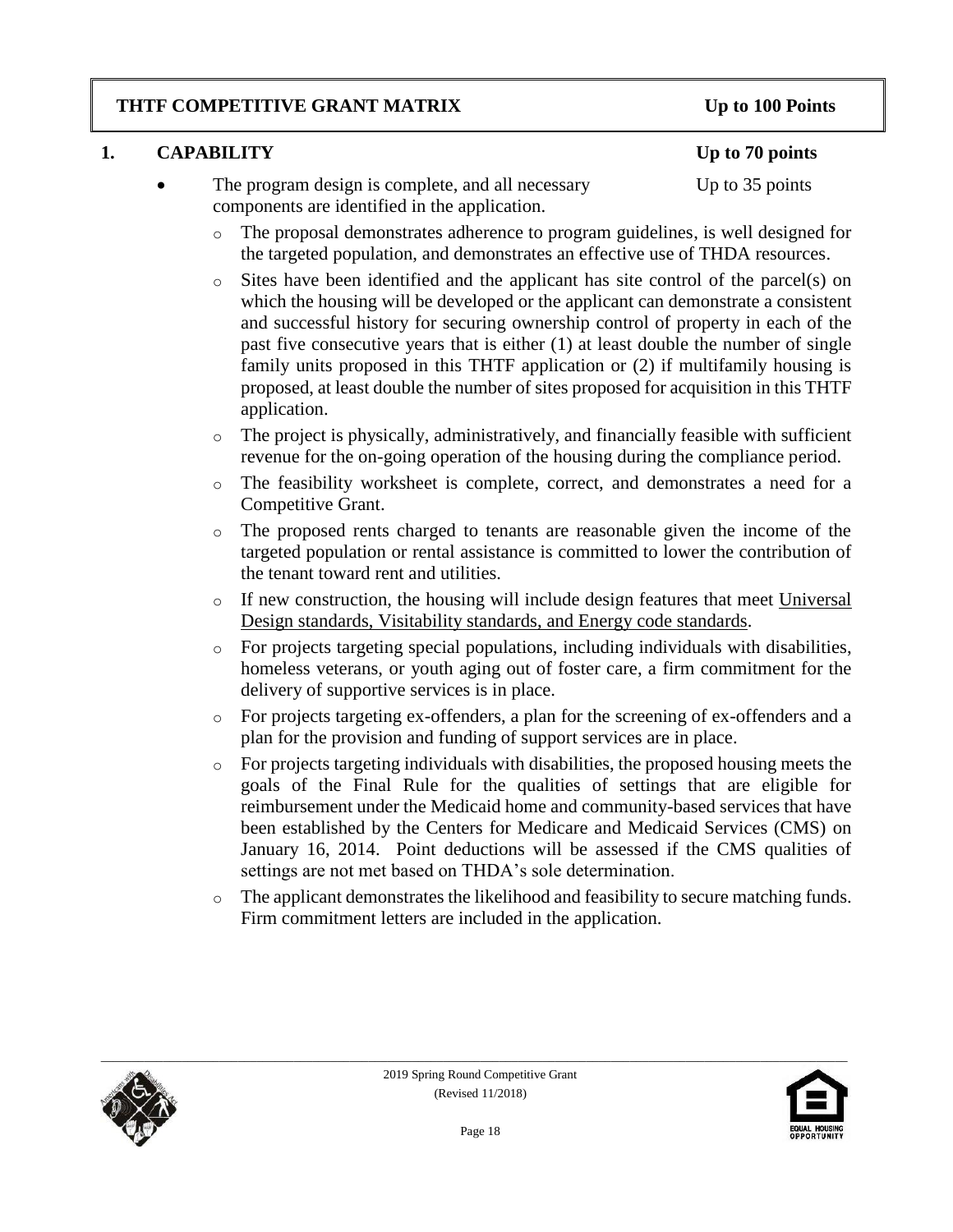- The Applicant demonstrates sufficient capacity to Up to 35 points successfully carry out the proposed project.
	- The Applicant and its staff have experience in providing housing to the targeted population.
	- The Applicant and its staff have a demonstrated capacity to manage rental housing.
	- The Applicant's organizational budget reflects multiple sources of funding.
	- If the Applicant has previous experience with Competitive Grants or other programs, point deductions will be assessed if the Applicant has not demonstrated success in:
		- o drawing down funds;
		- o completing a project in a timely manner;
		- o operating a program within THDA guidelines; and,
		- o responding timely to client concerns or complaints, contractor concerns or complaints, and THDA requests for information and/or client stories.

#### **2. NEED Up to 20 points**

| <b>Income Targeting</b> |                                                                                                                                                                                                       | Up to 4 points |
|-------------------------|-------------------------------------------------------------------------------------------------------------------------------------------------------------------------------------------------------|----------------|
|                         | $\rightarrow$ The Applicant will set aside 25% of the units for<br>individuals at 30% of AMI or less                                                                                                  | 3 points       |
|                         | $\rightarrow$ The Applicant will set aside 50% of the units for<br>individuals at 50% of AMI or less                                                                                                  | 1 point        |
|                         | <u><b>Targeted Populations in THDA Strategic Plan</b></u>                                                                                                                                             | Up to 7 points |
|                         | $\rightarrow$ THDA will award up to 7 points based on the<br>proportion of units set-aside for youth transitioning out<br>of foster care as prioritized in the THDA Strategic Plan                    | Up to 7 points |
|                         | $\rightarrow$ THDA will award up to 7 points based on the<br>proportion of units set-aside for ex-offenders,<br>particularly elderly ex-offenders as prioritized in the<br><b>THDA Strategic Plan</b> | Up to 7 points |
| $\rightarrow$           | THDA will award up to 4 points based on the<br>proportion of units set-aside for homeless veterans as<br>prioritized in the Tennessee State Plan to End<br>Homelessness                               | Up to 4 points |